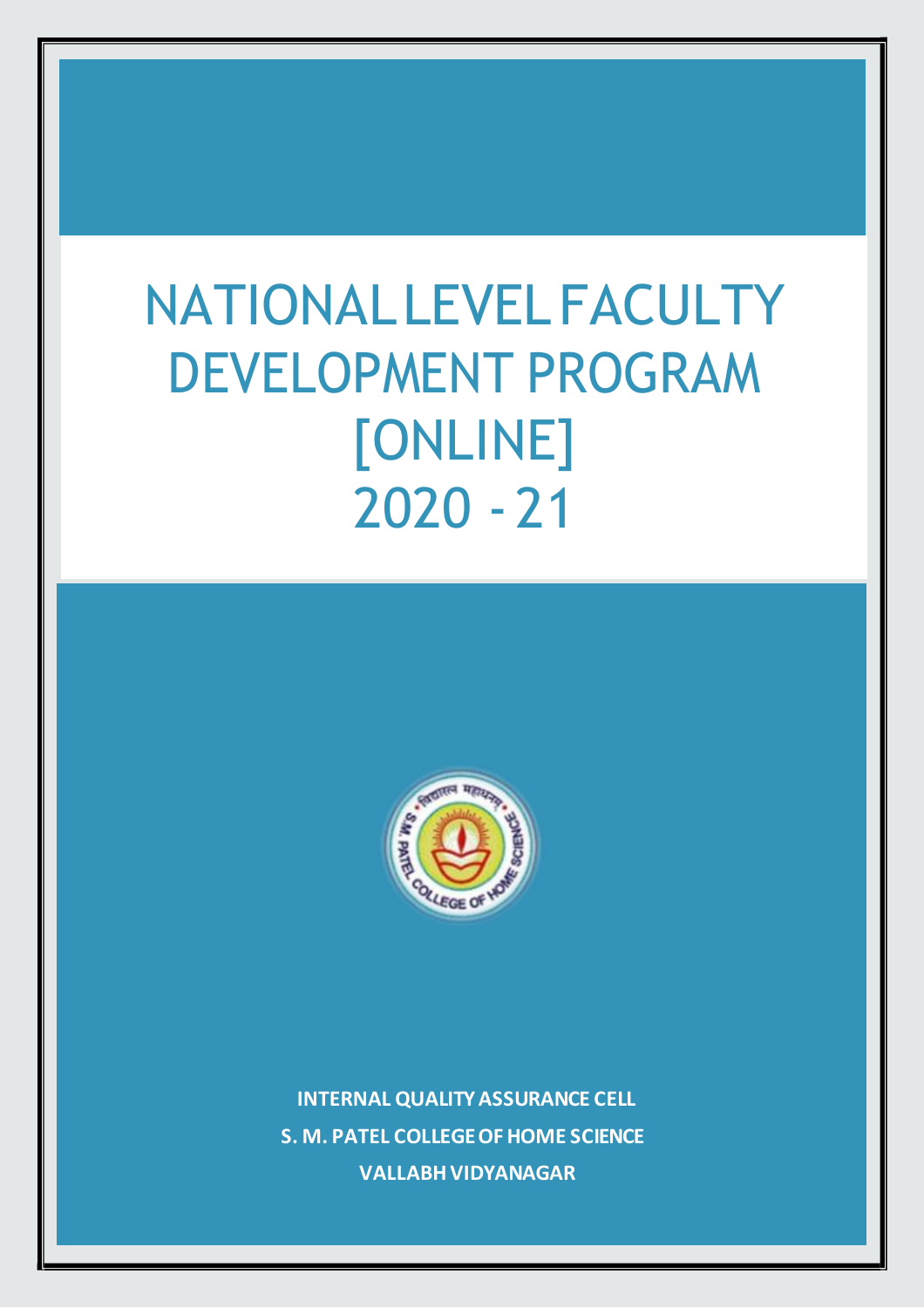## **NATIONAL LEVEL FACULTY DEVELOPMENT PROGRAM 2020 –21**

The Internal Quality Assurance Cell of the S. M. Patel College of Home Science organized a National Level Faculty Development Programme on the theme of *"Smar t Pedagogical Skills for Teaching LearningProcess in the Classroom"*from 1stto 6th March 2021.

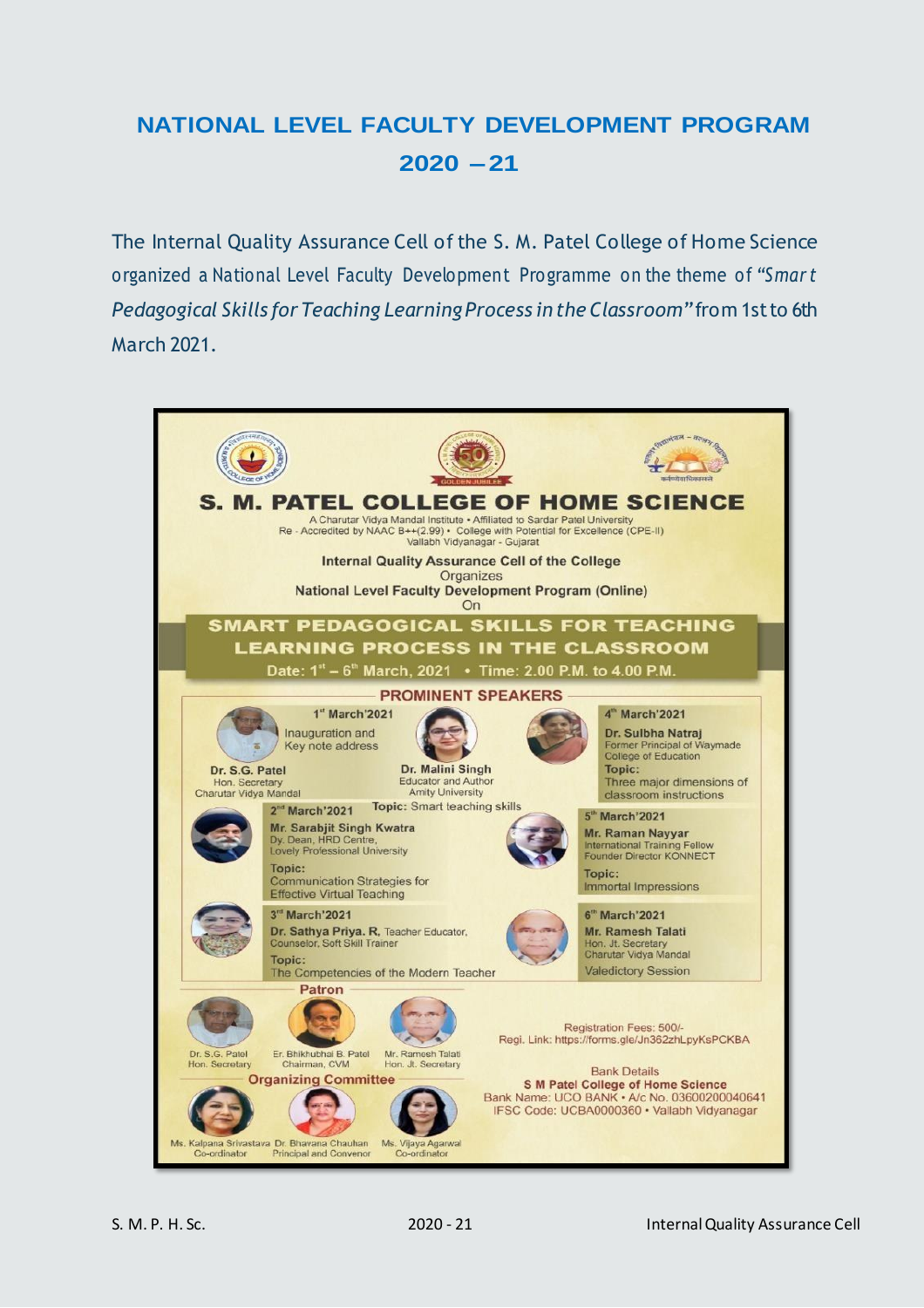The institute has successfully conducted a National Level Faculty Development Programme forthe faculty members ofHigherEducation Institutes from overthe nation.The proposed programme was plannedwith the aim ofincorporating the nitty-gritty ofthe education process ranging from communication strategies for effective virtual teaching, how a teacher can be competent in the modern times, how to create an immortal impression on the young souls.

The professional experts were invited from parts of the nation and of internatio na l stature.

The Objectives of the program were:

- $\cdot$  Upgrading on the blended mode of teaching and learning.
- $\div$  To be more technology friendly and its innovative use.
- ❖ Developingtheteachingskillsthatmakesapositiveimpressionandenhance their professionalimage.
- ❖ Increase self-confidence and aptitude to create holistic environment in the classroom.

The inaugural ceremony was planned on 1st March 2021 and Dr. S.G. Patel, the Honorary Secretary of CVM, inaugurated the meet. He also delivered a speech on *"The EssentialQualities of a Teacher"*, which was quite engrossing.

The first technical session was by Dr. Malini Singh, Associate Professor at Amity University, Noida, on *"Smart Teaching Skills"*. She in detail explained how as a teacher the academic performance can be improved.

On the secondday ofthe program, 2nd March 2021, Dr. Sarabjit Singh Kawatra, Dy, Dean, HRD Centre, Lovely University, was the expert speaker. He conducted a session on *"Communication Strategies for Effective Virtual Teaching".* He involved all the participants to open a Wakelet account and made them use it.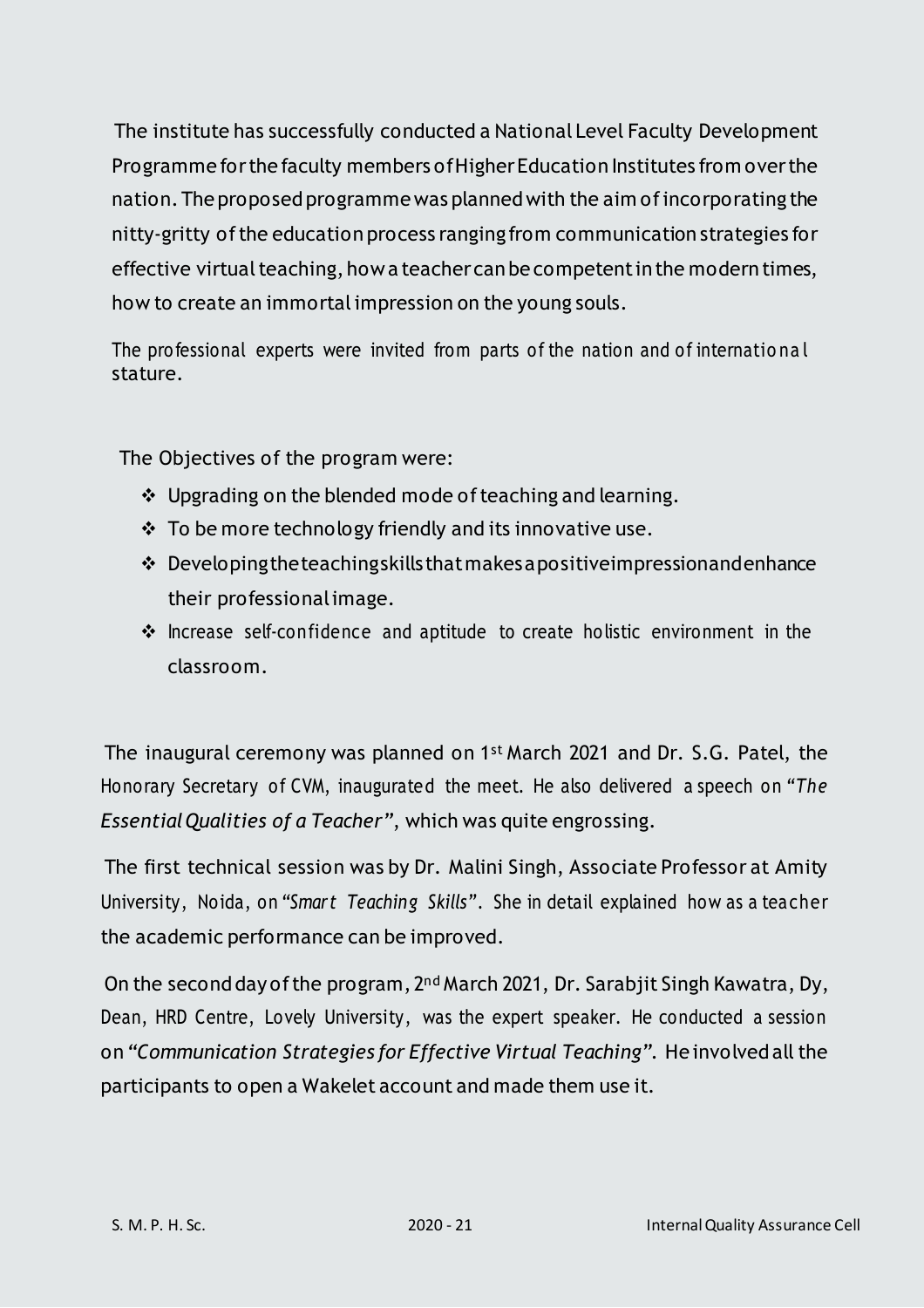Day three, 3<sup>rd</sup> march 2021, Dr. Sathyapriya R., A Psychologist, conducted a session on "The Competencies of a Modern Teacher", wherein she conducted many activities for the participants, involving stress relieving techniques.

Day four, 4th March 2021, Dr. Sulbha Natraj, Ex. PrincipalofWaymade College of Education, Vallabh Vidyanagar, Gujarat. She delivered a talk on *"Three Major DimensionsofClassroomInstructions"*. Shehadnicelyexplainedhowtoteachandmake the students understand through different mediums.



Day five, 5<sup>th</sup> March 2021, Mr. Raman Nayyar, International Training Fellow, Founder Direct KONNECT, talked about *"Immortal Impressions*". The session being very participative, the participants at the end were made to make a list of qualities which they have.

Day six, 6<sup>th</sup> March 2021, the Valedictory session was chaired by Mr. Ramesh Talati, Hon. JointSecretary ofCVM.He spoke on*"HowTeachers canThinkOut ofBox".*He congratulated all the participants for their active involvement throughout the program.Mr.Talati, also congratulated andappreciated the organizing team for organizing this National Level Faculty Development Program. At the end ofthe valedicto ry function the participants shared their feedback regarding the FDP and it was quite appreciable by them.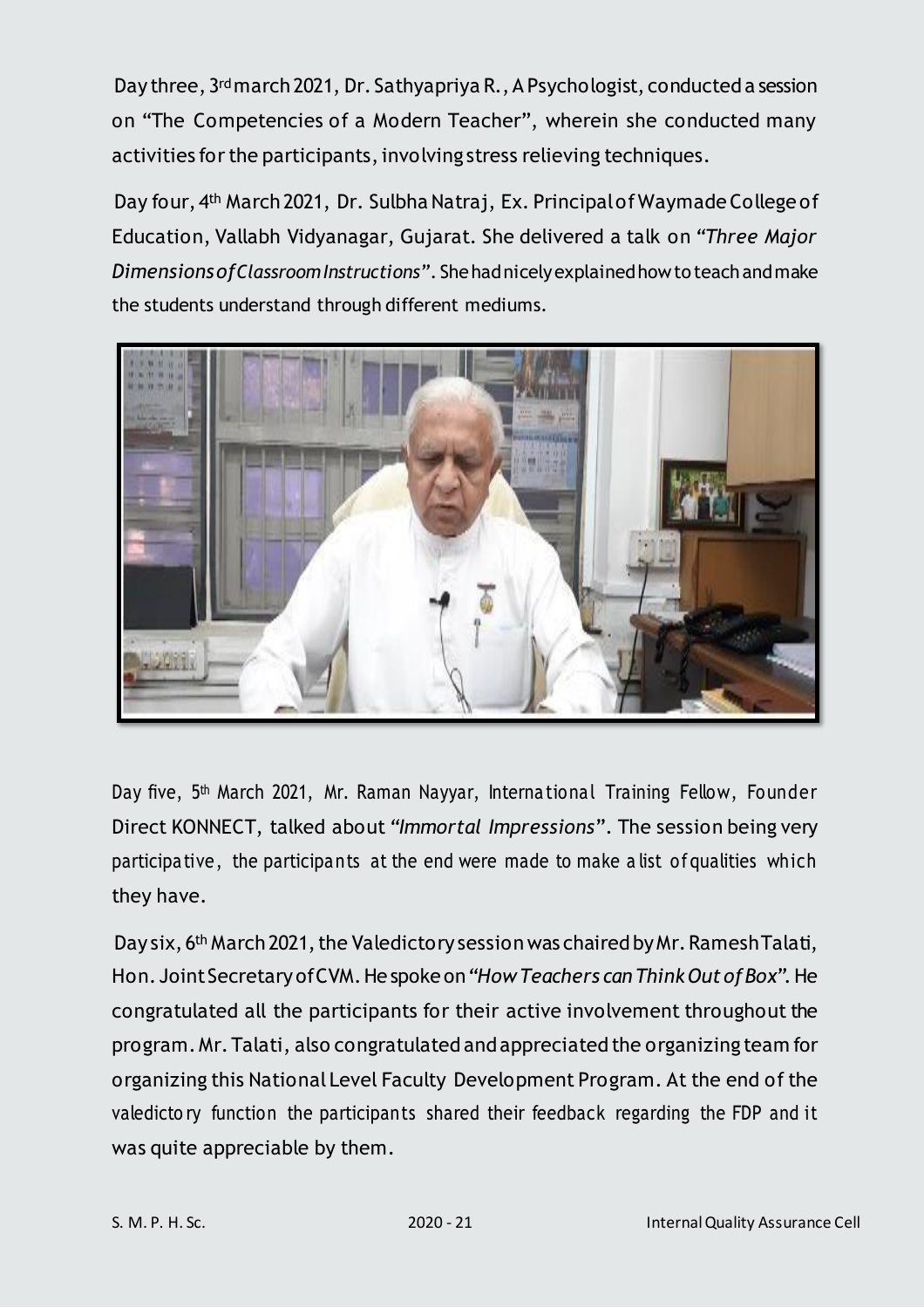Every day after the session the feedback form was given to the participants to have their feedback for the particular session and it was also counted as their attendance for the day. Based on their attendance the E- Certificates were issued to all the participants. There were 40 participants for the NFDP.



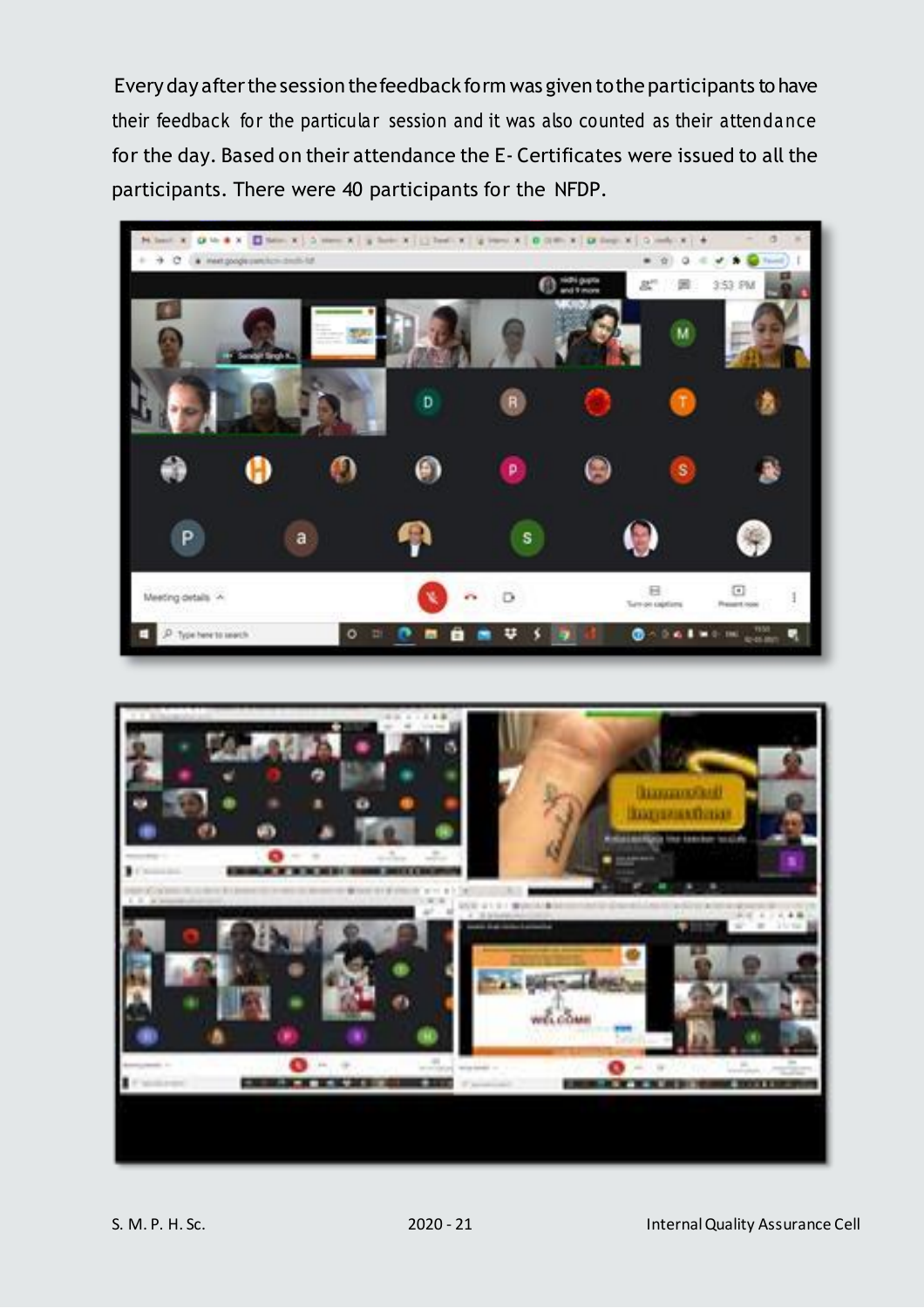